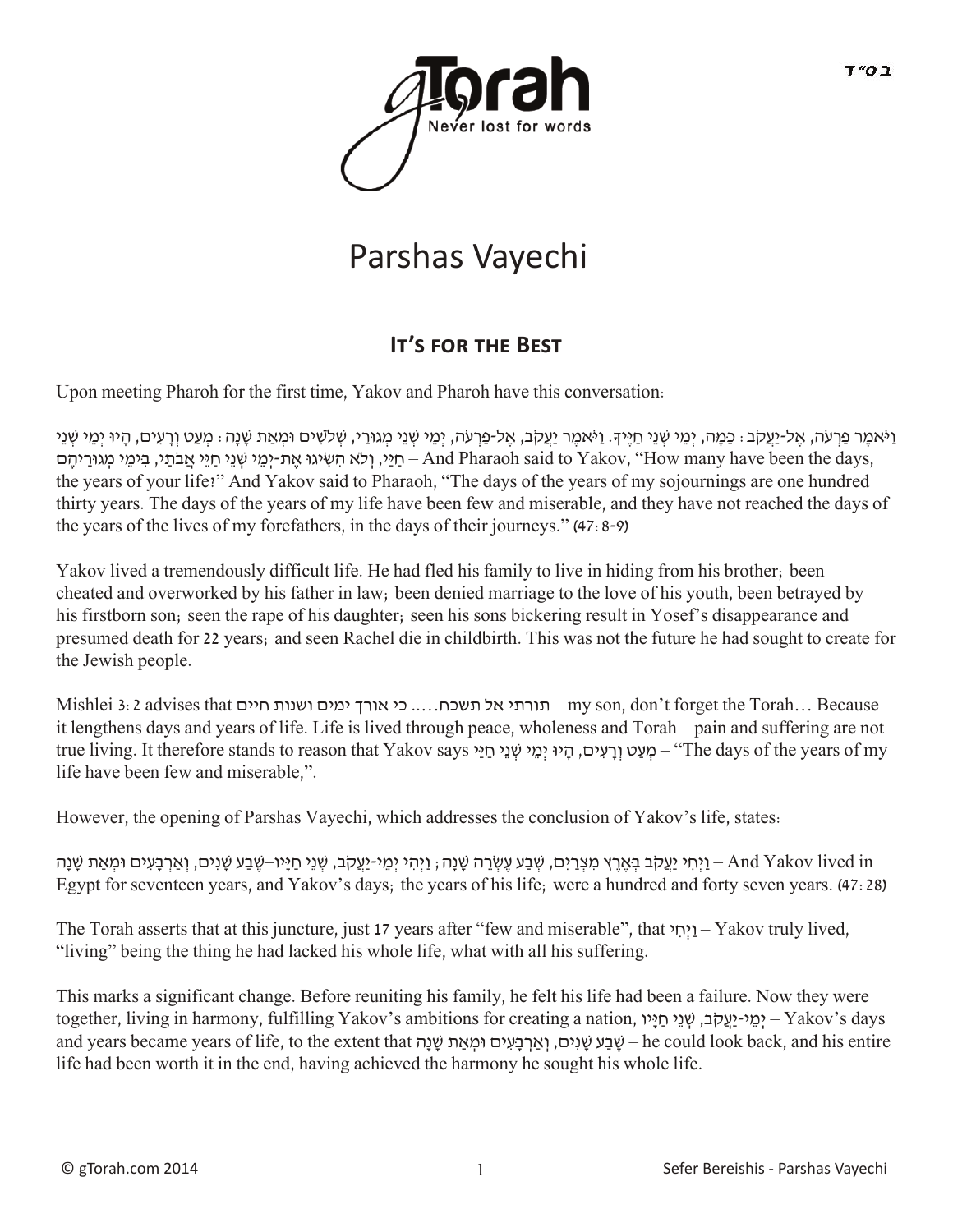Genuine exile begins in chains and handcuffs; Yakov was spared this in his exile because of his merits. The Nesivos Shalom explains how the brothers could attempt to murder Yosef and then sell him, whilst seeming incredibly evil, was actually their bodies expressing what Hashem wanted, that they eventually wind up in Egypt. The people Yosef was sold to we're traditionally salesmen of foul scented products, but Yosef was "fortunate" that they were carrying sweet smelling spices on that day.

But it was not just "fortune", and it was the same with Yakov

There had to be an exile to Egypt. Everything had been calculated precisely. Yakov recognised at the end of his life, that every event in his life had led him to where he was.

Having recognised that all his negative experiences brought him to where he was, he was finally content, satisfied and fulfilled.

#### **The Complete Jew**

The Books of the Torah link with each other, and the conclusion of one story does not terminate it; it transitions into its logical continuation. What common theme is there between the conclusion of Bereishis and the beginning of Shemos?

The Ramban explains that the book of Exodus is known as Sefer HaGeula – the Book of Redemption, or Exodus. The name refers to how the nation of Israel achieved liberty and independence from Egypt, culminating in its receiving the Torah. But only the first quarter addresses the Exodus and independence, and the remainder addresses the Mishkan and its requirement.

Why is that categorised as the Book of Redemption?

The Ramban explains that the book measures the full extent of the Redemption; Redemption of the body is incomplete without a redemption of the soul too The nation only graduated to distinguished status through spiritual accomplishment, only achieved once the Mishkan was built; and the Shechina rested on the camp. Hence the name 'Book of Redemption' – meaning it tracks the complete redemption – materially and spiritually.

The conclusion of Bereishis contains the same theme.

The Ksav Sofer explains that Yaakov descendants bless their children to be like Efraim and Menashe. They respectively symbolise the two perfect ways of serving Hashem. Efraim studied day and night with his grandfather, excelling at Torah study. It goes without saying that this is a staple requirement of every Jew. On the other hand, Menashe assisted Yosef with the administration and government of Egypt; a Jew also has to know how to appear and interact to the world. Menashe excelled in that department.

Yakov wished that all his descendants excel in both aspects of Judaism, in the spiritual as well as the material sense. The connection with the book of Exodus is evident. It shows how important it is for a Jew to apply their Judaism both materially and spiritually – to be a great all-rounder!

#### **Be like Efraim and Menashe**

Many families have a lovely custom to bless their children on Friday night. The blessing boys receive is ישמך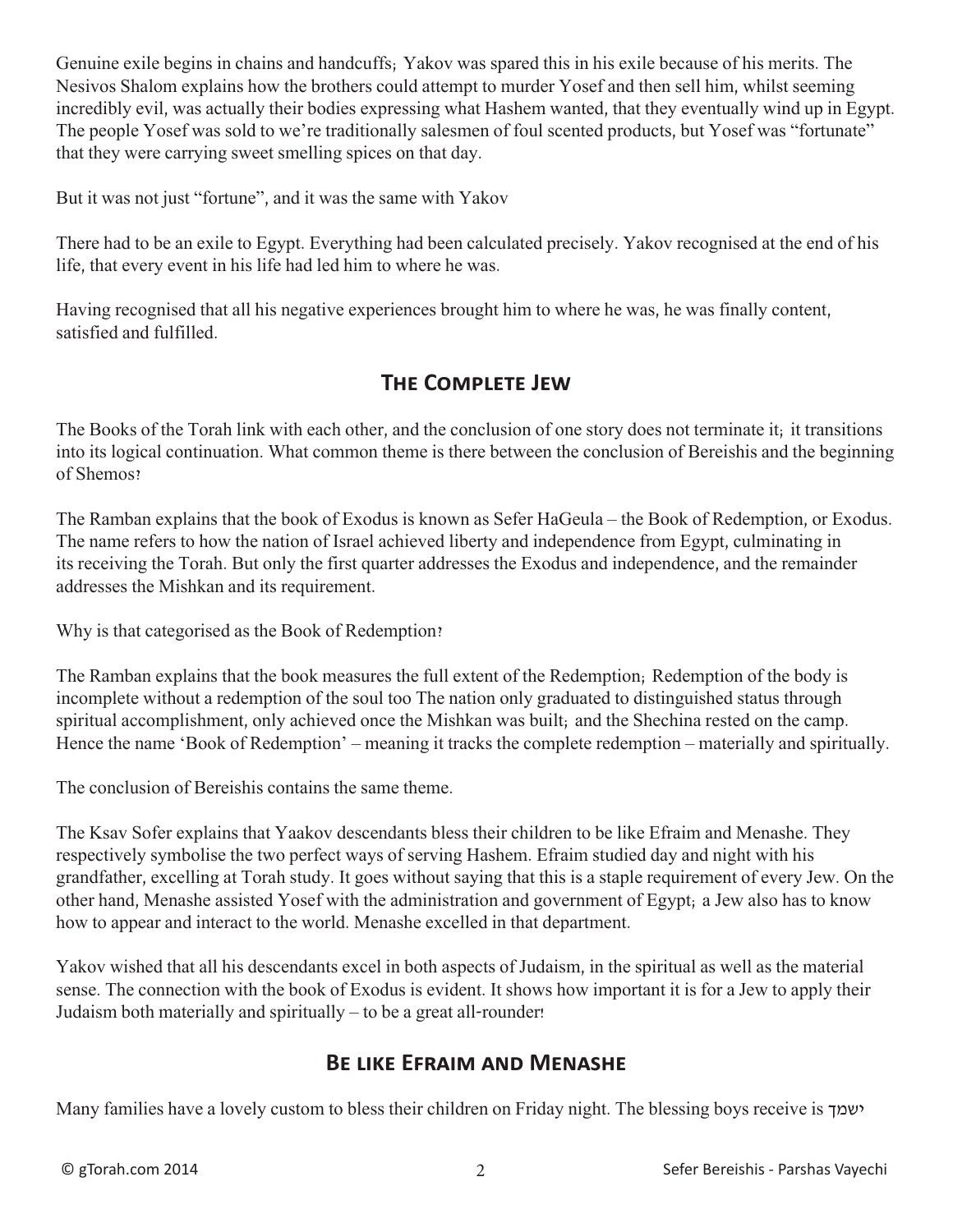וכמנשה כאפרים אלוקים – May God make you like Efraim and Menashe.

Why like Efraim and Menashe, over any other notable figure?

Perhaps it is because they were "generation jumpers". They alone among all their cousins were able to inherit from Yakov, equivalent to that of the older generation, their uncles. How?

My Zaide explained that Menashe and Efraim were worthy of being considered Yakov's own children, and two of the 12 Tribes because they were born and raised in Egypt. Their uncles were raised in Yakov's house; it's not much to bless someone that they continue treading the path they're already on.

But two boys born in Egyptian exile, to a father who was a senior executive in Egyptian government, abducted from his family and heritage at 17, yet manage to transcend their environment and become truly exceptional, is a remarkable blessing. Even people from ashes can become one of Yakov's sons. The blessing we impart affirms the recipient has unlimited latent potential, just waiting.

My father explains that that neither son objected when Yaakov crossed his hands to bless them, and predicted that the younger son would achieve greater things. There was no hint of reproach, jealousy or animosity from either; they were content with their lot. Menashe was happy for Efraim to be first and Efraim accepted the reponsibility of his portion with grace, without making a big deal of it. My father explains that the blessing we give to our children is that they should have this quality of relationship with each other.

A grounded perspective on things is clearly the common theme, and the undercurrent of the bracha given.

#### **Forgiveness – Big deal**

After Yosef revealed his identity, and after so many years in exile, Yakov's family was complete once more. His brothers apologise to him, and Yosef rebuffed them with a bizarre response:

אַל תִּירָאוּ כִּי הֲתַחַת אלהִים אָנִי "Don't be afraid, for am I in place of God?" (50: 19).

He clearly isn't angry, but how has he responded to their apology?

The Baal Haturim suggests that this is intended to be ironic, poetic justice. He was not the first to use this expression – it had been used years before; when his mother had begged Yakov to give her children, their father replied:

הַתַּחַת אלהִים אָנֹכִי אֲשֶׁר מָנַע מִמֵךְ בִּרִי בָטֵן – "Am I in place of God, Who has withheld from you the fruit of the womb?" (30:2)

Why isn't a simple answer enough – did he accept their apology or not?

The Maharil Diskin answers that it may have been out of his control to forgive them. In the laws of vows (30:7-9) the Torah describes a woman who makes a vow, but her husband annuls it without telling her. If she intentionally violates the vow that is unknowingly not in effect; counter intuitively, the pasuk says הָּל חַל ְסִי ֹוה – Hashem will forgive her. This woman technically done absolutely nothing wrong – she did not actually violate a vow at all! Yet there is a certain something that does not sit well. The fact that circumstances fell favourably does not detract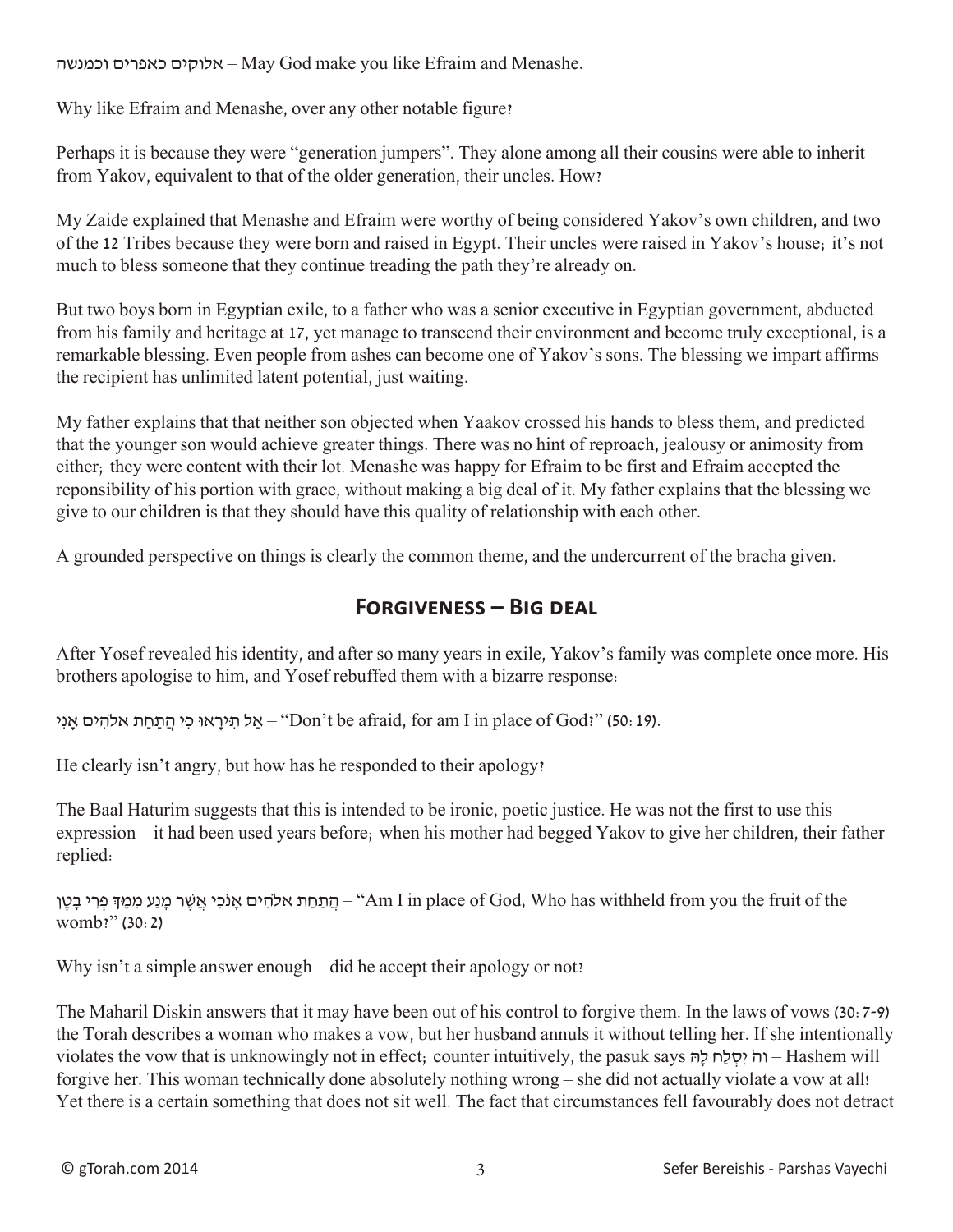from what was intended to be a wilful wrongdoing.

And perhaps the same was true of Yosef and his brothers. They conspired to commit, perhaps justifiably, a nonetheless horrendously evil act to him. In hindsight, it had turned out for the best in the end, and the family were reunited – just as in the case of a woman who circumstantially did nothing wrong. But they certainly weren't to know that at the time. He bore them no ill will, but it was not his place to forgive their evil intent – ֹוה יסלח להּ, Due to the turn of events they had done nothing wrong, but יהלהים אנֹכי. Due to the turn of events they had done nothing wrong, but יסלח God.

Simply put, the ends did not justify the means. Yosef told his brothers that they were only circumstantially sorry.

Rabbeinu Bachaye shares a frightening thought. Chazal understand that Yosef not forgiving his brothers resulted in the Asara Harugei Malchus – the Ten Martyrs – one of the greatest tragedies in Jewish history. Each took the place of a member of the group who had sold Yosef. Yakov was not told, as an oath was agreed between a group of 10; such an oath cannot be annulled.

Only there weren't 10 men present at the sale – there were nine! Binyamin was not there, Reuven had left, and Yosef not a party to his own sale and exile. So why are there ten martyrs if only 9 people sold Yosef?

There is a concept that a minyan can take place with 9, as Hashem joins in – Hashem was the 10th member of this group. It is implicit to be so, because Yakov could not use his prophecy to identify the truth about Yosef; Hashem was in on it.

R' Shamshon Ostropolier uses the first two words of a pasuk in Bechukosai as an acronym to explain- וְכַל מַעְשָׂר בָקָר וַצֹאן כֹּל אֲשֶׁר יַעֲבֹר תַּחַת הַשֶּׁבֵט הַעֲשִׂירִי יִהְיֵה קֹדֶשׁ לַה- Any tithe of cattle or flock of all that pass under the rod, the tenth shall be holy to the Lord" (27:32)

In reference to Rabbi Akiva, arguably the greatest of the lot: וכל מַעְשֶׂר בַּקָר וַצֹאן becomes וְכַל מַעְשֶׂר בַּקָר Lyhy did Akiva die? He was just a shepherd! שבט Those (nine) who passed on were for a כֹּל אֲשֶׁר יַעֲבֹר תַּחַת הַשֶּׁבֵט. קדש לה׳ ש $-$ But the tenth, Akiva, was יהָיֵה קֹדֶש לַה $-$ 

There is another allusion to this when Yosef meets Binyamin for the first time since childhood. The Torah says how he cried on his necks – plural – (45:15) על וֹאֲכָהָם (15 - 515). This is odd as we have one neck – על ם"ה י – for the ten Harugei Malchus.

The last sections are not literal explanations – pshat. But the flow of the story is that he did not forgive them, and it had serious ramifications.

### **Handy Tips**

When Yosef presented his two sons to Yakov for a blessing, he placed his elder son on Yakov's right, symbolic of strength and vigour, and the younger son beneath Yakov's left. But Yakov did something curious:

ידיו את שכל – He maneuvered his hands… (48:14)

He crossed his right hand over his left, so that Ephraim, the younger brother, was beneath his right hand. But why